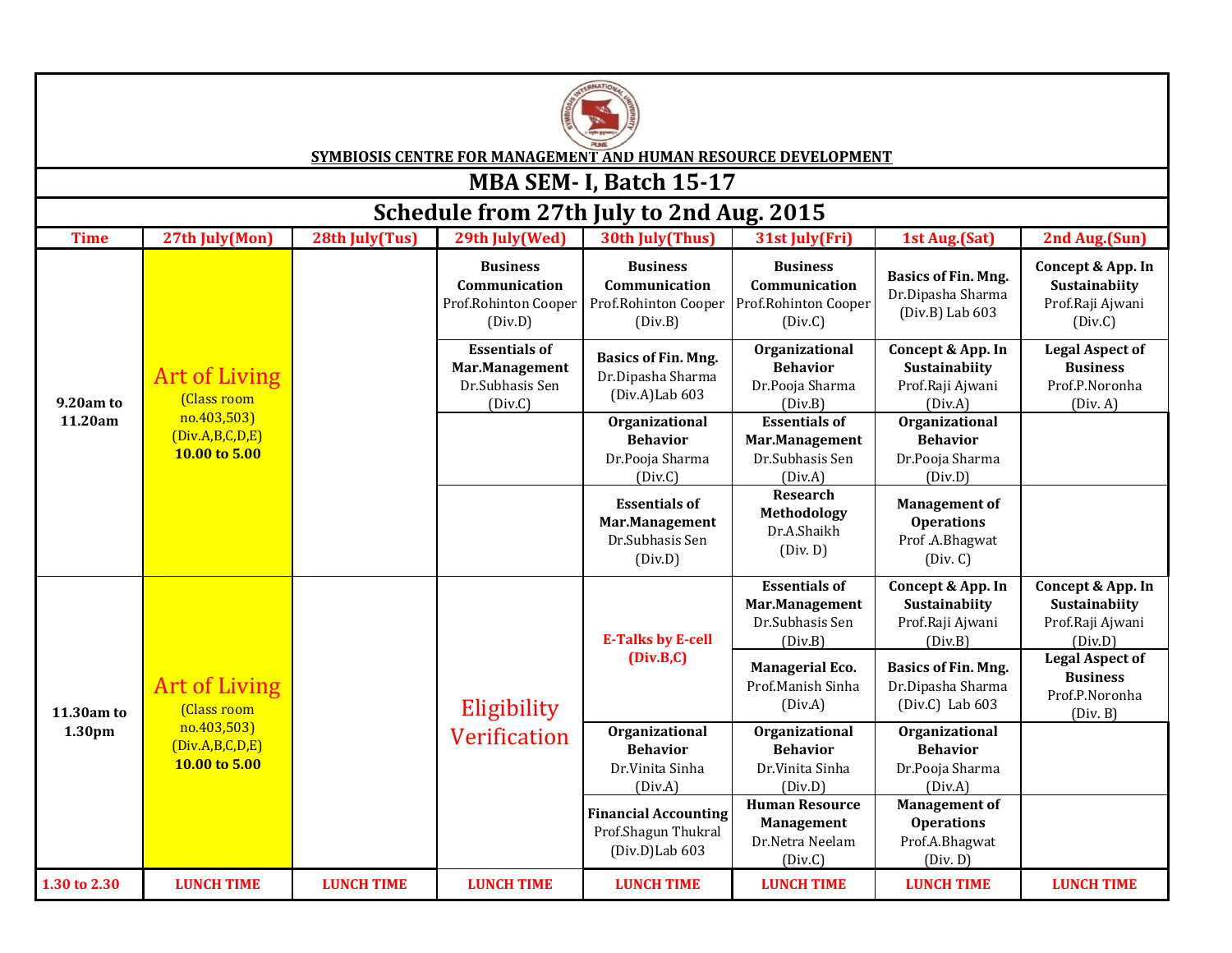| $2.30pm$ to<br>4.30pm                                                    | <b>Art of Living</b> | Financial<br><b>Accounting</b><br>Prof.Shagun Thukral<br>(Div.A)Lab 603  | <b>Financial</b><br><b>Accounting</b><br>Prof.Shagun Thukral<br>$(Div.B)$ Lab 603 | <b>Human Resource</b><br><b>Management</b><br>Dr.Netra Neelam<br>(Div.A)                     | <b>Basics of Fin. Mng.</b><br>Dr.Dipasha Sharma<br>$(Div.D)$ Lab 303    | <b>GL</b> |                                                                         |
|--------------------------------------------------------------------------|----------------------|--------------------------------------------------------------------------|-----------------------------------------------------------------------------------|----------------------------------------------------------------------------------------------|-------------------------------------------------------------------------|-----------|-------------------------------------------------------------------------|
|                                                                          |                      | <b>Human Resource</b><br><b>Management</b><br>Dr.Netra Neelam<br>(Div.B) | <b>Human Resource</b><br><b>Management</b><br>Dr.Netra Neelam<br>(Div.D)          | <b>Managerial Eco.</b><br>Prof.Manish Sinha<br>(Div.B)                                       | Financial<br><b>Accounting</b><br>Prof.Shagun Thukral<br>(Div.C)Lab 603 |           | <b>Legal Aspect of</b><br><b>Business</b><br>Prof.P.Noronha<br>(Div. C) |
|                                                                          |                      | <b>Managerial Eco.</b><br>Prof.Manish Sinha<br>(Div.D)                   | <b>Managerial Eco.</b><br>Prof.Manish Sinha<br>(Div.C)                            | <b>Management of</b><br><b>Operations</b><br>Prof.A.Bhagwat<br>(Div. D)                      | <b>Management of</b><br><b>Operations</b><br>Prof.A.Bhagwat<br>(Div. A) |           |                                                                         |
|                                                                          |                      | Research<br>Methodology<br>Dr.A.Shaikh<br>(Div. C)                       | Research<br>Methodology<br>Dr.A.Shaikh<br>(Div. A)                                |                                                                                              | Research<br>Methodology<br>Dr.A.Shaikh<br>(Div. B)                      |           |                                                                         |
| 4.40pm to<br>6.40pm                                                      |                      |                                                                          |                                                                                   | <b>Business Statistics</b><br>Prof.Ashish Kulkarni<br>(Div.A.B)<br>5.00 to 7.00<br>class 403 | <b>Exam</b><br>7.00 to 8.00                                             |           | <b>Legal Aspect of</b><br><b>Business</b><br>Prof.P.Noronha<br>(Div.D)  |
| 6.40 Pm to<br>8.40pm                                                     |                      |                                                                          |                                                                                   | <b>Business Statistics</b><br>Prof.Ashish Kulkarni<br>(Div.C,D)<br>7.10 to 9.10<br>class 403 |                                                                         |           |                                                                         |
| Class Room Details: Div A: 506, Div B: 507,<br>Div C: 606,<br>Div D: 607 |                      |                                                                          |                                                                                   |                                                                                              |                                                                         |           |                                                                         |

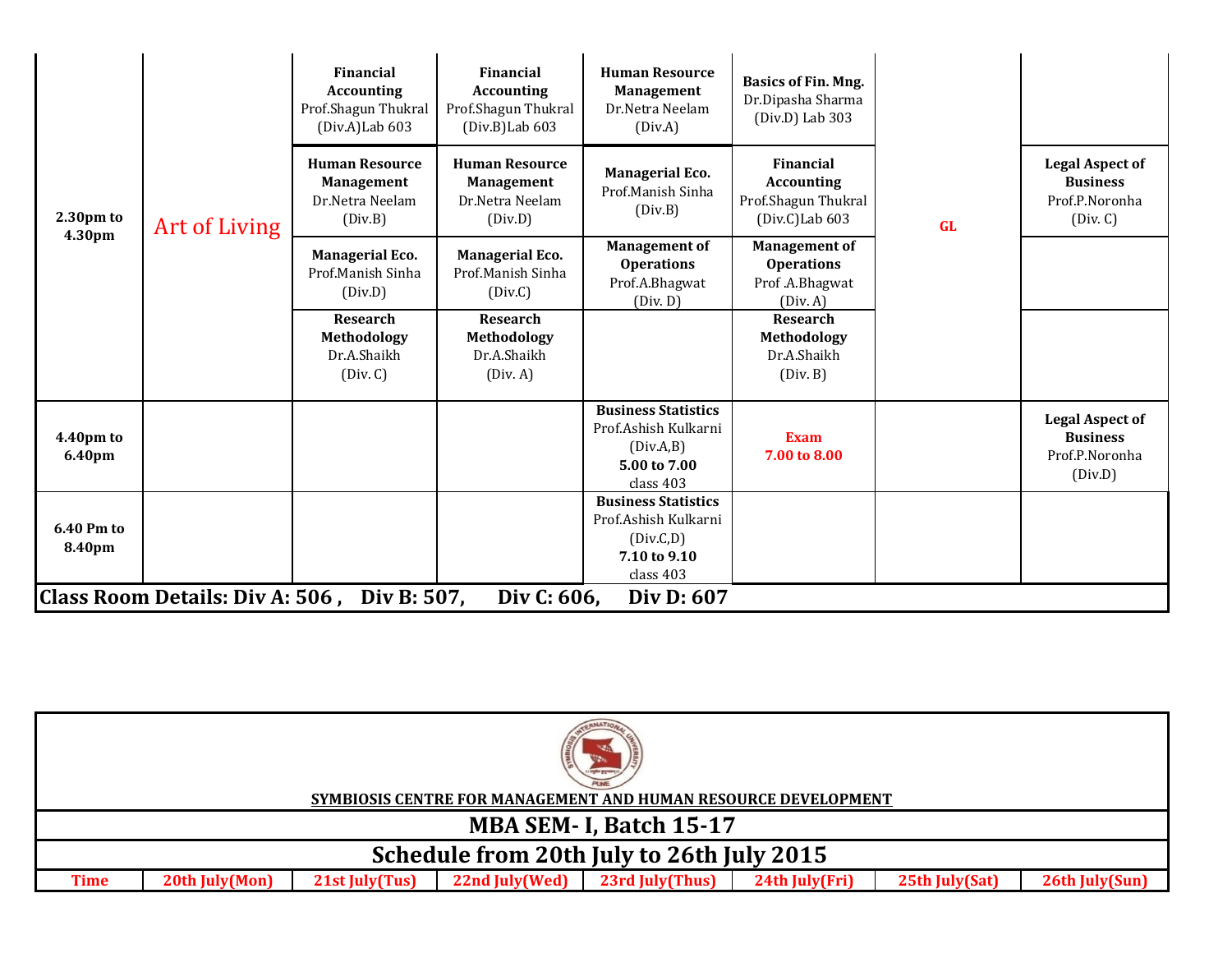| 9.20am to<br>11.20am | <b>Business</b><br>Communication<br>Prof.Rohinton Cooper<br>(Div.D)<br>Mathematical<br>Prerequisites<br>Dr.Sonali B.<br>(Div. A) Lab 603<br>Organizational<br><b>Behavior</b><br>Dr.Pooja Sharma<br>(Div.C) | <b>Foreign Language</b><br>(German, Spanish,<br>French)                    | <b>Basics of Fin. Mng.</b><br>Dr.Dipasha Sharma<br>(Div.C)<br><b>Business</b><br>Communication<br>Prof.Rohinton Cooper<br>(Div.A)<br><b>Essentials of</b><br>Mar.Management<br>Dr.Gurudas Nulkar<br>(Div.D)<br>Organizational<br><b>Behavior</b><br>Dr.Pooja Sharma<br>(Div.B) | <b>Foreign Language</b><br>(French)                                                 |                                                                                              | Art of Living<br>10.00 to 1.30<br>(Class room                      | <b>Art of Living</b><br>10.00 to 1.30<br>(Class room                    |
|----------------------|-------------------------------------------------------------------------------------------------------------------------------------------------------------------------------------------------------------|----------------------------------------------------------------------------|--------------------------------------------------------------------------------------------------------------------------------------------------------------------------------------------------------------------------------------------------------------------------------|-------------------------------------------------------------------------------------|----------------------------------------------------------------------------------------------|--------------------------------------------------------------------|-------------------------------------------------------------------------|
|                      |                                                                                                                                                                                                             | <b>Essentials of</b><br>Mar.Management<br>Dr.Gurudas Nulkar<br>(Div.C)     | <b>Basics of Fin. Mng.</b><br>Dr.Dipasha Sharma<br>(Div.D)<br><b>Essentials of</b>                                                                                                                                                                                             | <b>Basics of Fin. Mng.</b><br>Dr.Dipasha Sharma<br>(Div.A)<br><b>Human Resource</b> | <b>Art of Living</b><br>10.00 to 1.30<br>(Class room                                         | no.403,503)<br>(Div.A,B,C,D,E)                                     | no.403,503)<br>(Div.A,B,C,D,E)                                          |
| 11.30am to<br>1.30pm | <b>Exam</b>                                                                                                                                                                                                 | <b>Managerial Eco.</b><br>Prof.Manish Sinha<br>(Div.B)                     | Mar.Management<br>Dr.Gurudas Nulkar<br>(Div.A)                                                                                                                                                                                                                                 | <b>Management</b><br>Dr.Netra Neelam<br>(Div.D)                                     | no.403,503)<br>(Div.A,B,C,D,E)                                                               |                                                                    |                                                                         |
|                      |                                                                                                                                                                                                             | <b>Mathematical</b><br>Prerequisites<br>Dr.Sonali B.<br>$(Div. D)$ Lab 603 | Mathematical<br>Prerequisites<br>Dr.Sonali B.<br>(Div. B) Lab 603                                                                                                                                                                                                              | <b>Managerial Eco.</b><br>Prof.Manish Sinha<br>(Div.C)                              |                                                                                              |                                                                    |                                                                         |
|                      |                                                                                                                                                                                                             |                                                                            | <b>Human Resource</b><br><b>Management</b><br>Dr.Netra Neelam<br>(Div.C)                                                                                                                                                                                                       | <b>Essentials of</b><br>Mar.Management<br>Dr.Gurudas Nulkar<br>(Div.B)              |                                                                                              |                                                                    |                                                                         |
| 1.30 to 2.30         | <b>LUNCH TIME</b>                                                                                                                                                                                           | <b>LUNCH TIME</b>                                                          | <b>LUNCH TIME</b>                                                                                                                                                                                                                                                              | <b>LUNCH TIME</b>                                                                   | <b>LUNCH TIME</b>                                                                            | <b>LUNCH TIME</b>                                                  | <b>LUNCH TIME</b>                                                       |
|                      | <b>Managerial Eco.</b><br>Prof.V. Sen<br>(Div.D)                                                                                                                                                            | <b>Human Resource</b><br><b>Management</b><br>Dr.Netra Neelam<br>(Div.A)   | <b>Managerial Eco.</b><br>Prof.Manish Sinha<br>(Div.A)                                                                                                                                                                                                                         | Research<br>Methodology<br>Dr.A.Shaikh<br>(Div. A)                                  |                                                                                              | Research<br>Methodology<br>Dr.A.Shaikh<br>(Div. B)<br>2.00 to 4.00 |                                                                         |
| 2.30pm to<br>4.30pm  |                                                                                                                                                                                                             |                                                                            |                                                                                                                                                                                                                                                                                | <b>Basics of Fin. Mng.</b><br>Dr.Dipasha Sharma<br>(Div.B)                          | <b>Basics of Fin. Mng.</b><br>Dr.Dipali K.<br>(This class only for<br>late joining students) |                                                                    | <b>Legal Aspect of</b><br><b>Business</b><br>Prof.P.Noronha<br>(Div. B) |